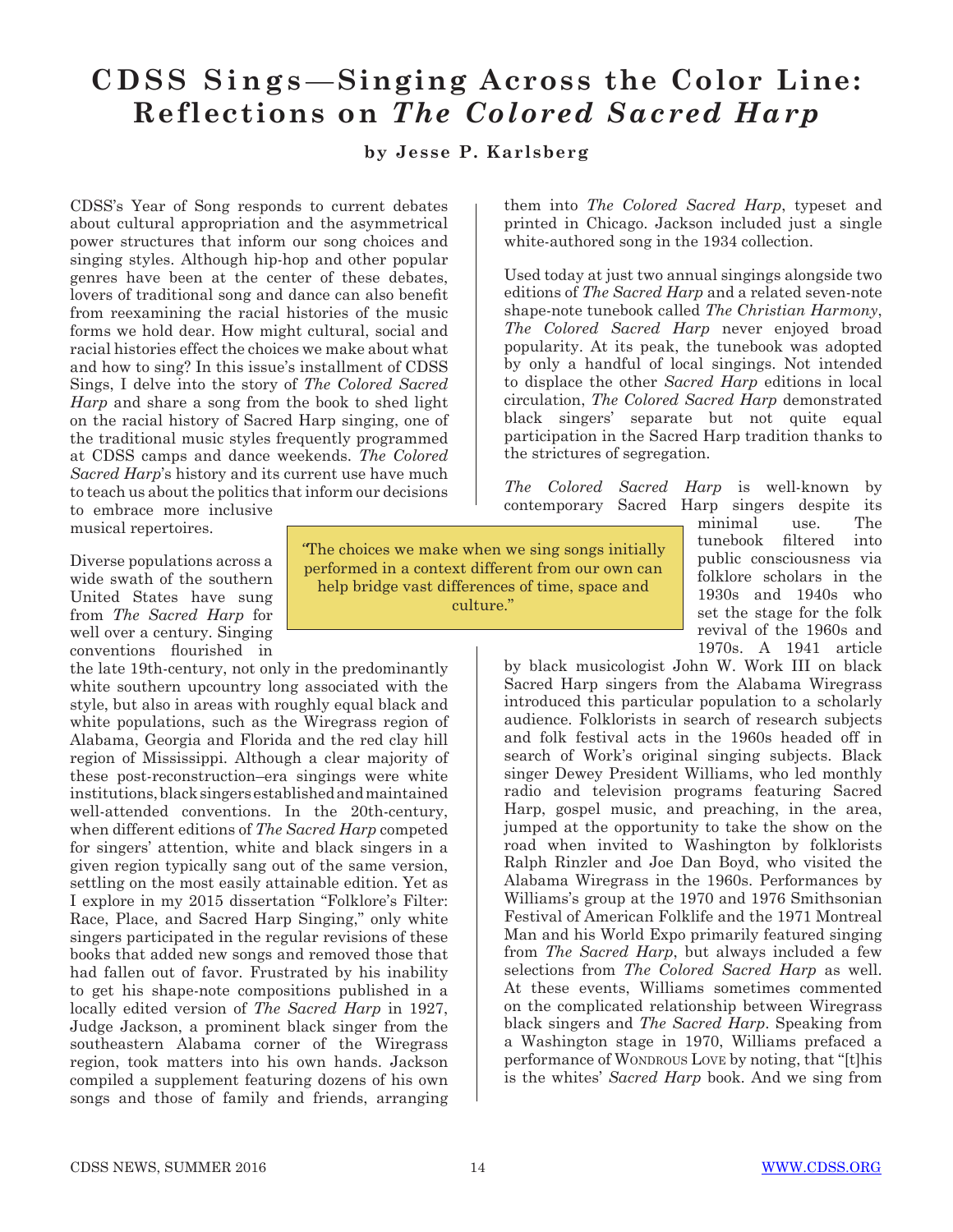## $R$  emember Me

by T.Y. Lawrence, April 6, 1932



 $\frac{1}{4}$  line, typeset by  $\frac{1}{2}$  occur. 1. Intrinsicting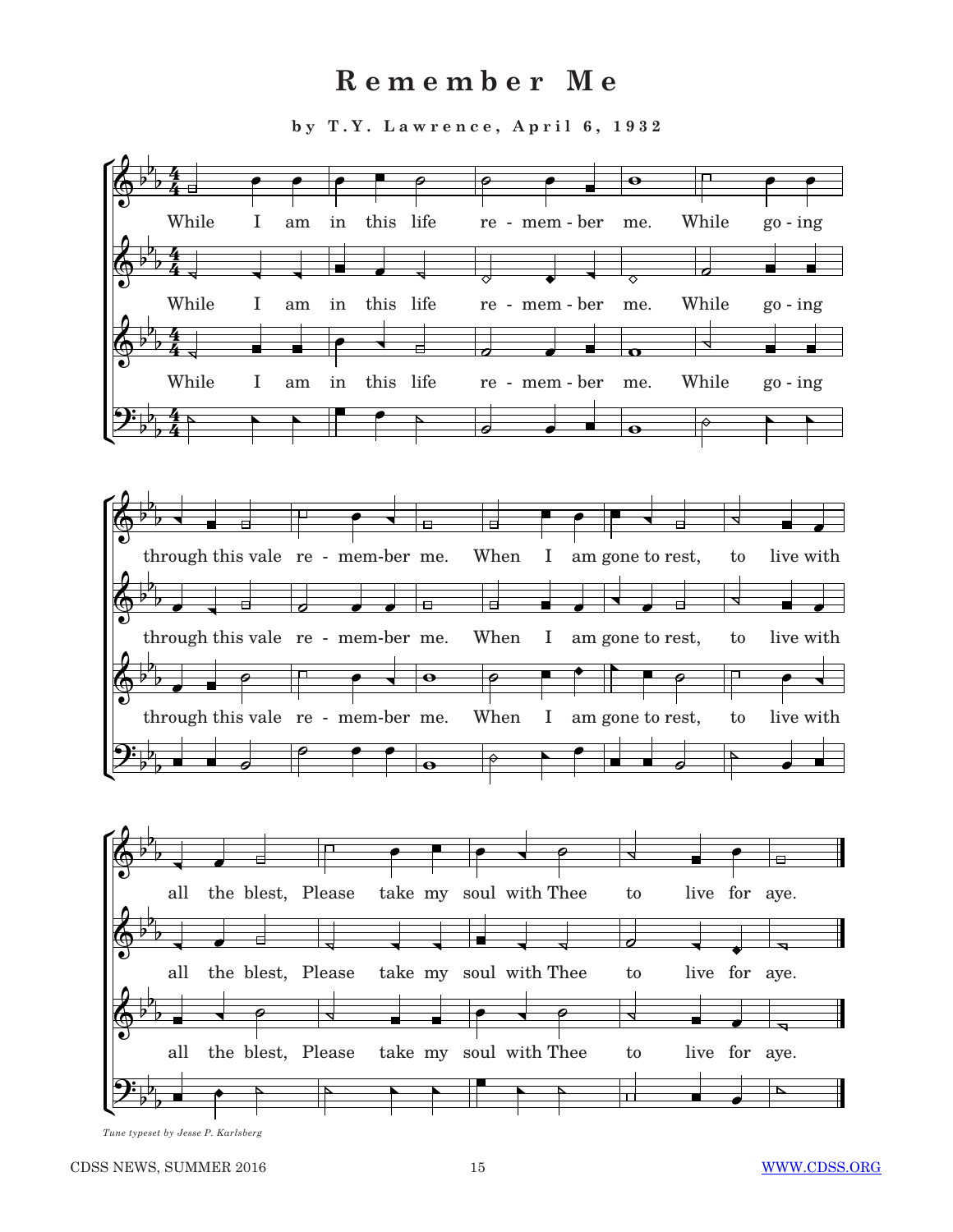both [it and *The Colored Sacred Harp*] in Alabama."1 Even as Williams asserted black singers' claim to both editions, he describes the *The Sacred Harp* as "white," naming the political, economic and social inequality that had historically constrained black participation in Sacred Harp singing.

The Wiregrass Sacred Harp Singers' many performances and recordings ultimately rendered their particular style and repertoire synonymous with black Sacred Harp singing. Their popularity helped dispel the myth of Sacred Harp's whiteness cultivated by white folklorists since George Pullen Jackson first framed the style as music of isolated Scotch-Irish southerners in his 1933 *White Spirituals in the Southern Uplands*. The group's popularity also overshadowed the breadth and diversity of black Sacred Harp singing networks and the various tunebooks they adopted. In addition to their festival performances, Wiregrass Singers' recordings documented the group's distinctive style: full of ornaments and featuring regular call and response between Williams and the rest of the group, flat or neutral thirds, and other characteristics common among a range of black vernacular music forms often associated with antebellum or even West African cultural retentions. In the late 20th century, the network of black Sacred Harp singings in the Alabama Wiregrass contracted as its organizers aged and younger family members' interest in the singings waned. *The Colored Sacred Harp*'s long decline eventually culminated in the 2009 cancellation of the last historically black annual singing using the tunebook alongside *The Sacred Harp*. As numbers at that historic singing dwindled in the 1990s and 2000s, a small number of white Sacred Harp singers from the area, including long-time editors of the region's *Sacred Harp* edition Stanley Smith and Tommie Spurlock, joined Williams and other black singers to bolster the group's fading numbers. Smith, in particular, took on an increasingly active role as long-time black participants died. Today, only two recently established singings in Montgomery, Alabama, use *The Colored Sacred Harp*, with each devoting about a half hour of singing to the book.

At these Montgomery singings, Smith draws on his long involvement in and support of black singings to facilitate contemporary singing out of the tunebook. Smith embraces rhythms that deviate from the book's written notation and a pattern of dynamic emphasis called "accent" that he learned orally from years of attending singings. Smith's longstanding involvement with the Wiregrass singers makes it possible for him to transmit an embodied knowledge of the repertoire and style to a largely unfamiliar and mostly white singing class. And yet, Smith sounds different from the *The Colored Sacred Harp* recordings featuring Williams's group in both studio and festival settings. Comparing the two singers, it is clear that Smith avoids mimicking black affect or the improvisatory call-and-response that characterized Williams's vocal leadership of his ensemble of black Sacred Harp singers.

Smith's perpetuation of *The Colored Sacred Harp* at the Montgomery singing demonstrates both an ethical approach to the crossing of musical color lines and the challenges these crossings pose. When we sing, we make choices about matters such as how we sound and what tone to use, or whether and how to ornament our singing. These choices are not neutral—they carry the long history of cultural appropriation of black musics that extends at least to the minstrel shows that dominated the popular entertainment landscape of the mid-nineteenth century. Making historically-informed and ethicallyengaged choices requires an embodied knowledge of our music's cultural histories and legacies. In Smith's case, decades of friendship and singing fellowship with the children of *The Colored Sacred Harp*'s compiler affords him access to the music's intended interpretation that he tries to respectfully pass on to the next generation of white *Colored Sacred Harp* singers.

In Thomas Y. Lawrence's Remember Me from *The Colored Sacred Harp*, Lawrence pleads to God to "remember me" "while going through this vale [of life]" and "when I am gone to rest." We might interpret Lawrence's text metaphorically: how can we maintain the traditions we care about now and also ensure their survival? Remember Me is a good song, with a flowing melody and harmony parts, and an expansive chordal palette. Singers should be able to render the song with ease. But taking our cues from Smith, we might honor and remember the community that formed Lawrence and Williams by sensitively adopting a characteristic aspect of singing from the book: accent. Like most Sacred Harp singers, black singers from the Alabama Wiregrass emphasized the third and especially the first beat of every measure while backing off the unaccented second and fourth beats. But this particular group uniquely rendered accented beats with a slightly staccato pulse. (Watch the recommended multimedia extras to hear accent in practice.) If you choose to sing Remember Me, consider accenting the song in homage to the world and legacy of its composer.

The choices we make when we sing songs initially performed in a context different from our own can help bridge vast differences of time, space

<sup>1</sup> Sacred Harp Singers, *Festival Recordings, 1970: Wade and Fields Ward with Kahle Brewer; Sacred Harp Singers*, CD transfer, 1970, fp-1970-rr-0039, Smithsonian Center for Folklife and Cultural Heritage.